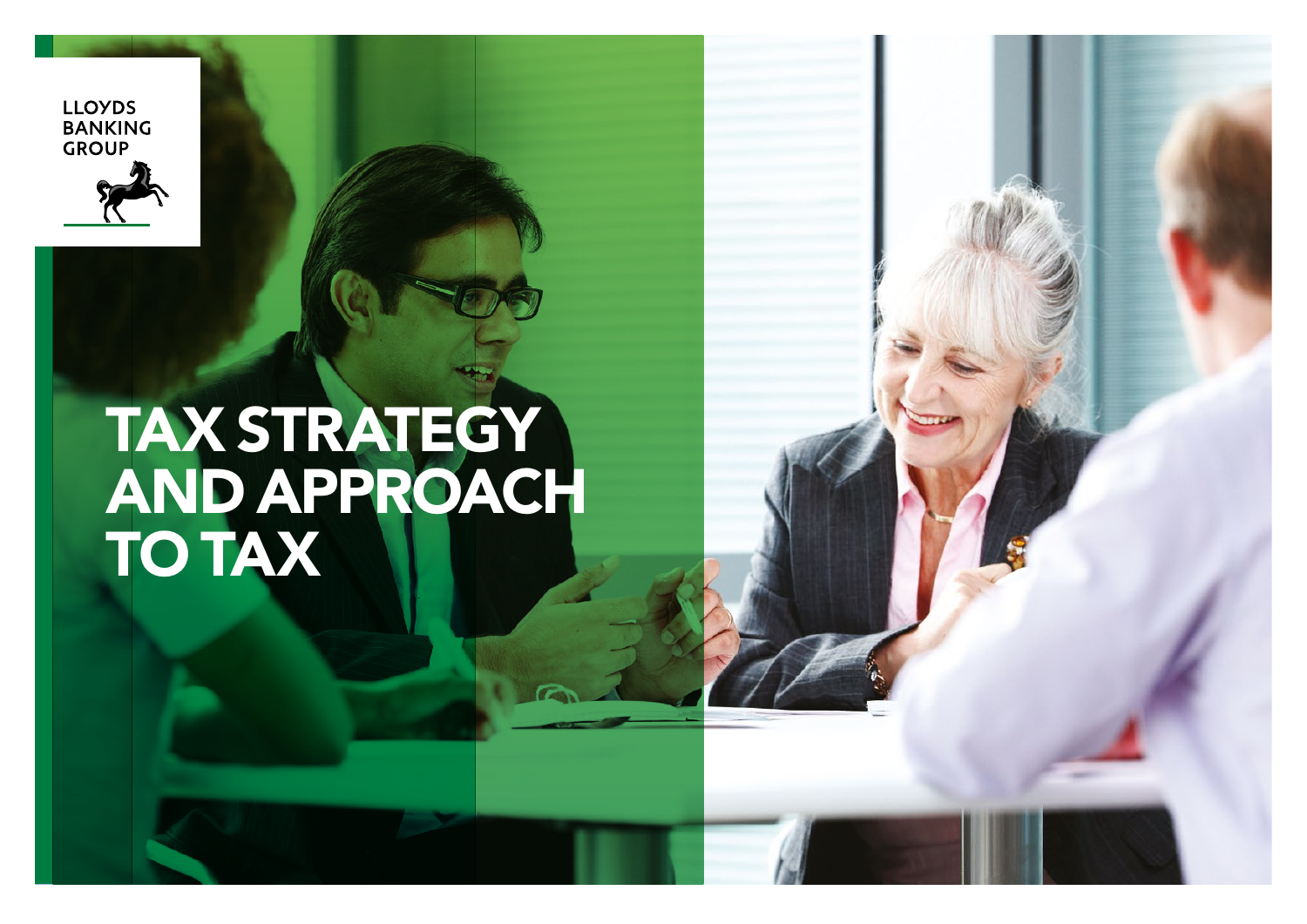Find it fast

# Tax strategy and approach to tax

This document summarises our approach to tax. In line with our ambition to be open and transparent in our stakeholder communications, it summarises our tax strategy and tax-related processes, providing extracts from a number of relevant policy documents, including our Tax Policy. It also contains details of our tax payments in the year 2017. For those who want more detailed information, we've provided useful links throughout the narrative.

### "We are not just a British bank – we take pride in being a bank for Britain, at the heart of the UK's economy."

Our purpose as the UK's largest financial services Group is to help Britain prosper. We are not just a British bank – we take pride in being a bank for Britain, at the heart of the UK's economy.

One component of this is that the Group continues to be one of the largest contributors to UK tax revenues. We paid £2.5 billion in 2017, and were ranked as the highest corporate payer of UK taxes in the most recent PwC Total Tax Contribution Survey.

Our approach to tax set out in this document is in line with the HMRC Code of Practice on Taxation for Banks and the Confederation of British Industry's Statement of tax principles, and reflects our belief that making our proper contribution to UK taxation is part of Helping Britain Prosper.

| Why our approach<br>to tax matters to us<br>and our stakeholders | $\boldsymbol{\Sigma}$<br><b>Our Tax</b><br><b>Strategy</b> | $(2)$ 3<br>How we're taxed<br>and how much<br>we pay | Tax in our<br>financial statements | $(2)$ 5<br>Where we<br>pay tax |
|------------------------------------------------------------------|------------------------------------------------------------|------------------------------------------------------|------------------------------------|--------------------------------|
| $\bigcirc$ Page                                                  | $\bigcirc$ Page                                            | $\bigcirc$ Page                                      | $\bigcirc$ Page                    | <b>⊙</b> Page                  |
| 2                                                                |                                                            |                                                      |                                    | 13                             |
|                                                                  |                                                            |                                                      |                                    |                                |

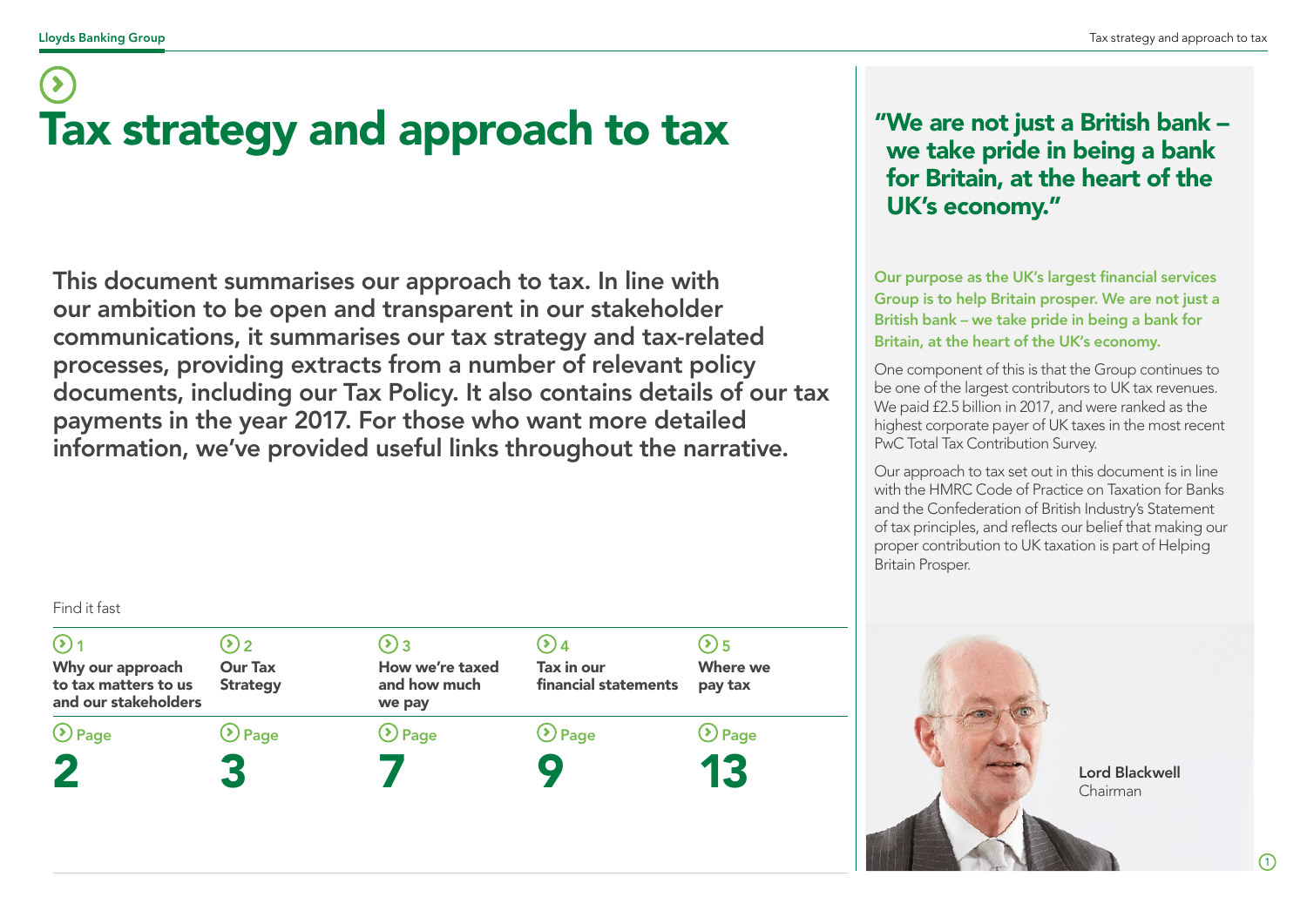### <span id="page-2-0"></span>Why our approach to tax matters to us and our stakeholders 1

We're a UK-focused bank with a clear and driving purpose: to help people, businesses and communities in Britain prosper. We do this by providing useful and affordable products and services, by going beyond business as usual through our Helping Britain Prosper Plan, and through the taxes we pay.

In fact, we're currently the highest corporate payer of UK  $taxes<sup>1</sup> – paying £2.3 billion in 2016 and £2.5 billion in 2017.$ 

As a responsible business, we share public interest that 'big business' contributes its fair share to the UK's prosperity, which is why we aim to be open and transparent about our approach to tax – including our overall strategy and payments.

Our success in explaining how we approach tax was recognised in 2016 when we were commended for our presentation of our tax position in the Building Public Trust awards.

We want to build on this success and the positive feedback we've received from many stakeholders, by going into more detail about the way we approach tax and how this ultimately helps Britain prosper.

### Lloyds Banking Group in brief

- The UK's leading provider of financial services to individual and business customers
- The UK's largest branch and digital banking network
- Active in retail and commercial banking, general insurance, savings, protection and investment
- Iconic high street brands including Lloyds Bank, Halifax, Bank of Scotland and Scottish Widows

### About our Helping Britain Prosper Plan

People, businesses and communities across Britain are facing significant challenges. We're helping to address them through our Helping Britain Prosper Plan.

We believe no other bank is better placed to do this. We already serve approximately 27 million customers and 1 million small businesses, but we want to be more than a bank. We want to go beyond business as usual and help address systemic social and economic challenges such as Britain's housing shortage, the skills gap in key industries, social mobility and social disadvantage.

The Plan is integral to our business strategy. We know from long experience that when Britain prospers we do too, so it's an investment in our collective long-term success.

 $\odot$  Read more about our Helping Britain [Prosper Plan online](https://www.lloydsbankinggroup.com/Our-Group/responsible-business/prosper-plan/)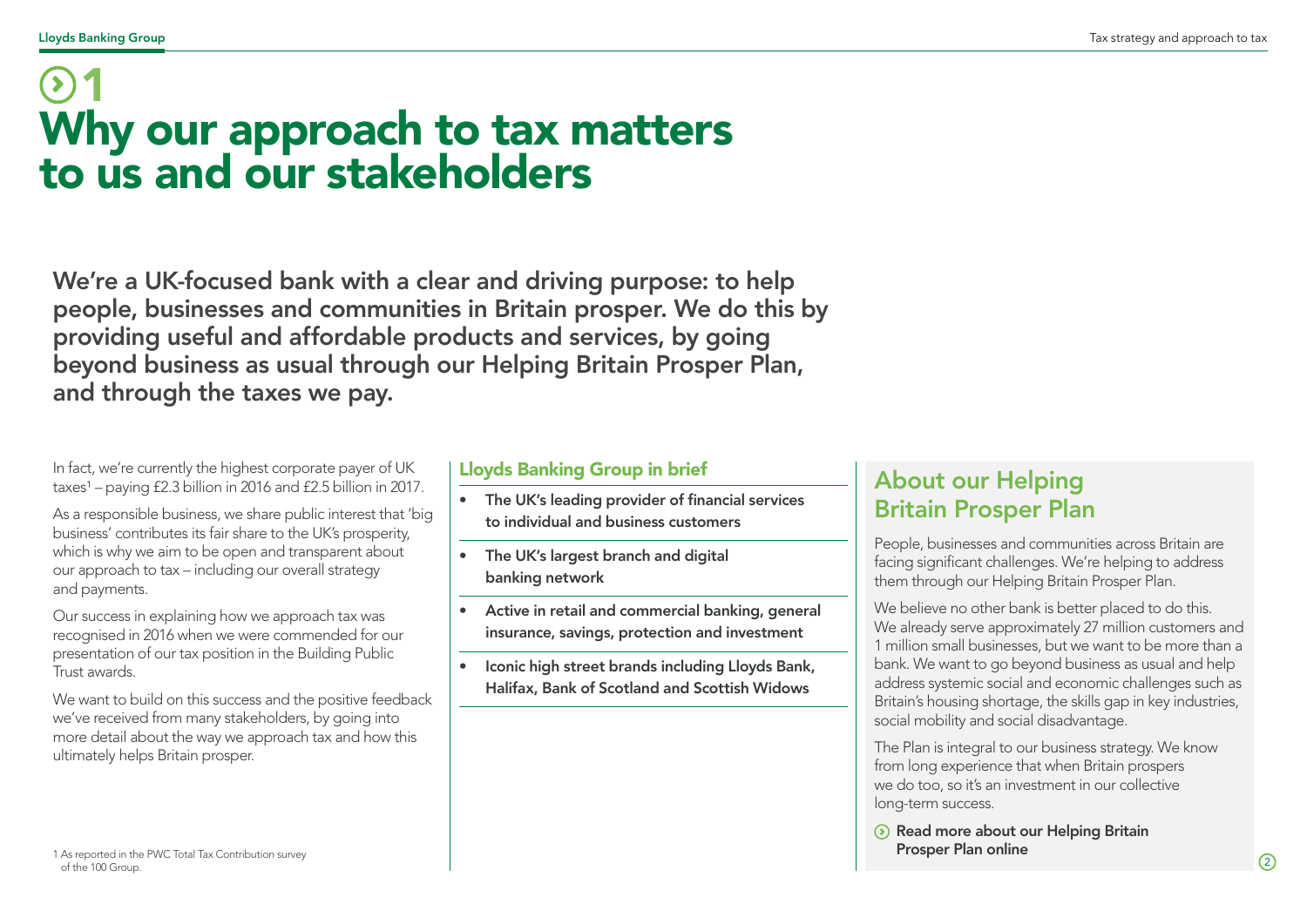# <span id="page-3-0"></span>2 Our Tax Strategy

In 2017 the UK Government introduced a requirement that large businesses publish their UK tax strategy. As the highest corporate payer of UK taxes we consider it important we set out our approach to tax.

We want to pay the taxes due on the profits we make, in line with the letter and spirit of the law.

Because we are a very large, complex group, we document the way we deal with our tax matters in our Tax Policy, Group Risk Management Framework and Code of Responsibility. These cover both our tax obligations and the risks to our Group associated with tax matters.

Our Tax Policy forms part of our Group Risk Management Framework, which seeks to identify all of the risks that affect our businesses. We've included extracts from it in this section and also commented on these extracts to provide further insight.

The way we approach tax is in line with the way we see Lloyds Banking Group – as a responsible, sustainable UK business group.

#### How do we define 'responsible business'?

We have an important role in society and take responsibility for acting in a fair and transparent manner towards all external stakeholders. We act in the spirit of relevant regulatory requirements, and are a role model in our industry.

We ensure business activities are consistent with our understood strategy and reasonable expectations of our stakeholders.

We have strong, open and transparent relationships with our regulators.

All these statements come from our Group Risk Management Framework

### What we mean when we talk about 'risks associated with tax'

Our Tax policy identifies five major risks associated with tax. These are all concerned with accuracy and with complying with the letter and the spirit of current tax legislation.

#### What are our tax risks?

Inaccuracies in the calculation, returns or payment of any tax liabilities or in reporting obligations to tax authorities including customer reporting.

That tax law, regulation and advice is not reflected in day-today operations.

That changes to the business, structure or operating model with a tax impact are not identified and that tax costs, consequences, obligations and opportunities are not identified correctly or completely.

Inaccurate or non-compliant reflection of tax in accounting records, financial statements or customer tax certificates.

That transactions entered into or judgements made in respect of tax result in reputational damage for the Group as a consequence of the tax treatment followed.

#### All these extracts are from our Tax Policy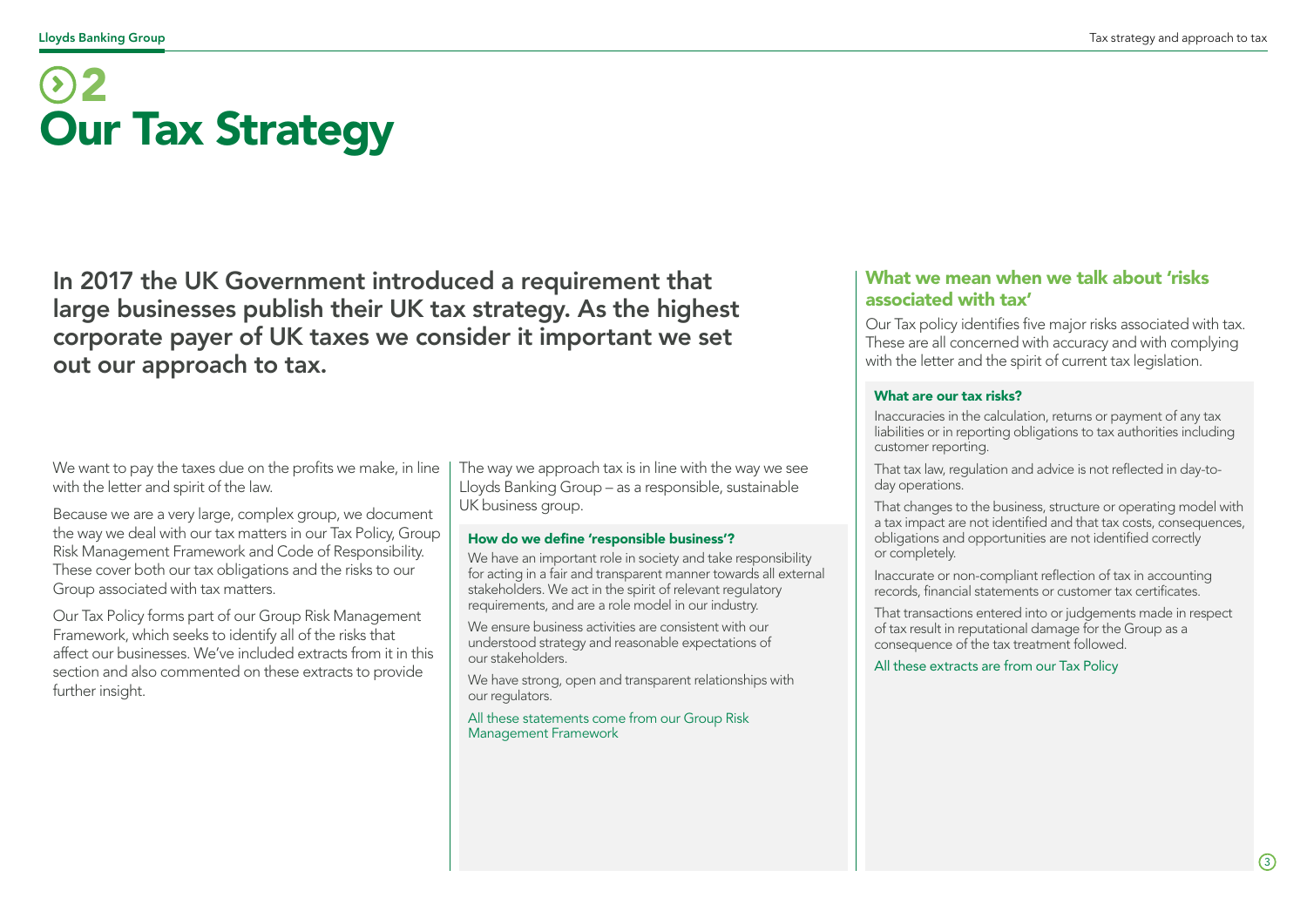# 2 Our Tax Strategy continued

#### Managing our tax risks in practice

Our Tax Policy sets out clear actions for colleagues to manage our tax risks.

#### How do we manage our tax risks in practice?

The Group will ensure compliance with all statutory and regulatory obligations.

The Group will act in accordance with HMRC's Code of Practice on Taxation for Banks and the Group's Code of Responsibility.

Overseas operations are required to adopt similar tax behaviours and conduct as appropriate for local tax authorities.

The Group will not do anything that it believes would cause it reputational damage.

#### All these statements are from our Tax Policy

For example, we would not enter into a transaction purely to obtain a tax benefit, and separately we would not approve a business transaction where tax was a sole or main purpose of the transaction.

#### Want to know more?

[Read our Code of Responsibility](http://www.lloydsbankinggroup.com/globalassets/our-group/responsible-business/download-centre/helping-britain-prosper-2017/lbg_prosperupdate2017_2017codeofresponsibility_pdf.pdf)

#### Finding a responsible balance

Like any business, our success rests on maintaining a good brand reputation. We understand that the way we approach our tax obligations has a powerful impact on this reputation, so finding the most responsible balance is vital.

How we actually achieve this balance is explained in the Tax Policy.

#### What do we mean by 'balance' when we talk about tax?

When managing the Group's tax position we will balance the management of the Group's tax costs and reporting of customer information with the maintenance of the Group's reputation.

Extract from our Tax Policy

#### Corporate criminal offence: failure to prevent tax evasion

We are committed to preventing the offence of criminal facilitation of third party tax evasion. We comply with the relevant legislation and regulation in this area which covers both UK and foreign taxes.

#### Making tax a Group-wide priority

Frameworks and policies are only effective if people work in line with them. That's why we cover tax in our Code of Responsibility – a code that applies to every colleague, team and business in our Group, day in and day out, with ongoing guidance and training provided to ensure it's followed.

The Code makes tax a personal responsibility for every colleague in our Group.

#### What does our Code of Responsibility say about tax?

Our approach to tax is governed by our Tax Policy which is part of our Board-approved Group Risk Management Framework. We have discussed the Tax Policy with HMRC.

We comply with the HMRC Code of Practice on Taxation for Banks and the Confederation of British Industry's Statement of Tax Principles.

We do not interpret tax laws in a way that we believe is contrary to the intention of Parliament, and we do not promote tax avoidance products to our customers.

Extract from our Code of Responsibility

#### What does our approach to tax mean for colleagues?

We should be aware of, and act in accordance with, the Group's Tax Policy.

We should engage collaboratively with Group Tax to ensure the Group complies with the letter and spirit of tax law.

Extract from our Code of Responsibility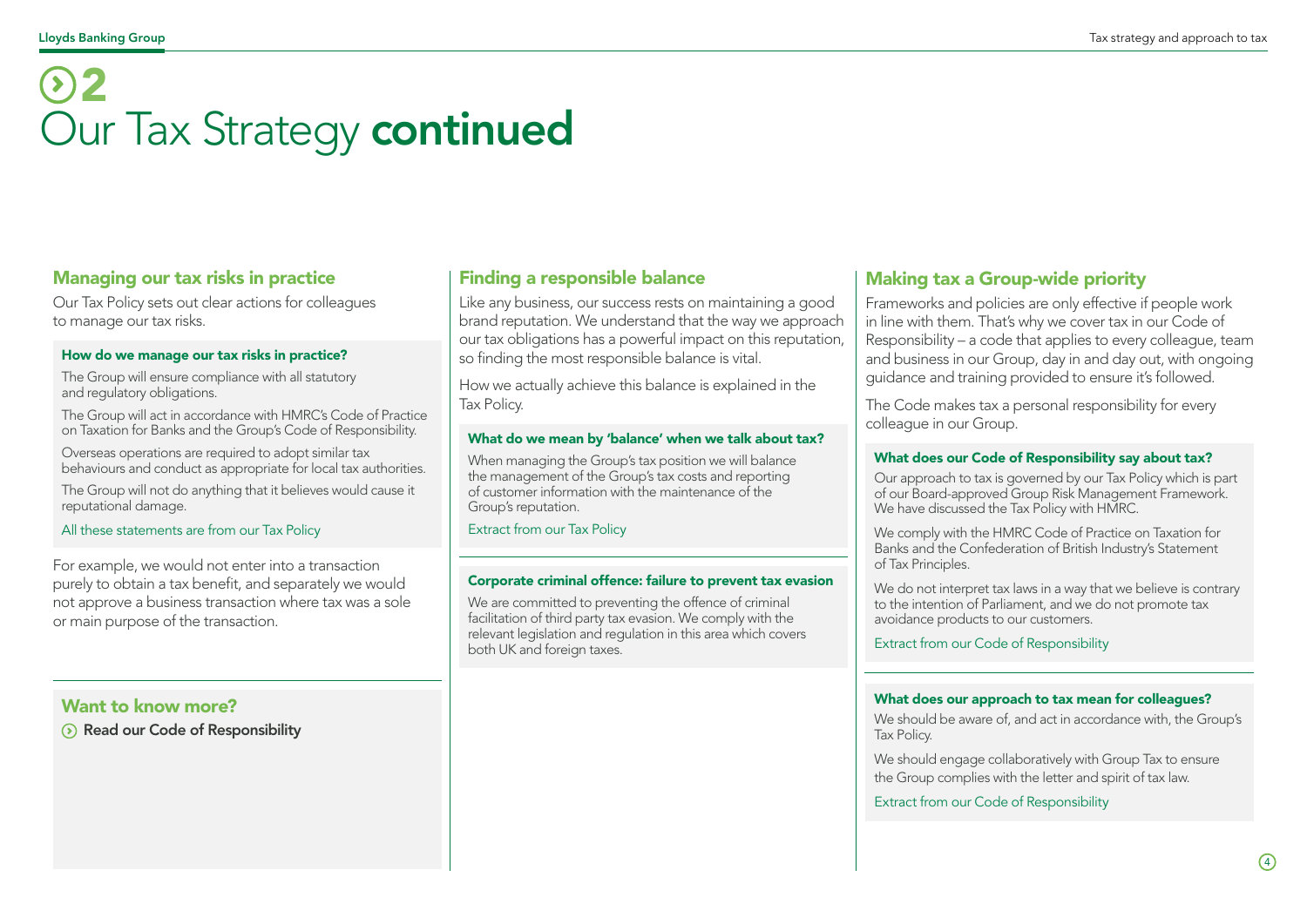# 2 Our Tax Strategy continued

#### Group Tax – our in-house tax specialists

At the heart of all our tax matters is our Group Tax team. The team contains highly skilled and experienced tax specialists. Our Tax Policy assigns a great deal of the responsibility for managing tax risks to the team. Group Tax colleagues provide advice right across the Group. They also work closely with HMRC and other relevant regulatory, advisory and policy steering bodies, to make sure we're always up to speed with UK tax requirements and any planned changes that may affect us.

The team frames its advice to comply with the Banking Code of Practice, our own Code of Responsibility and the letter and spirit of the law. If we're ever in any doubt concerning the tax implications of transactions, members of the Group Tax team provide advice singly or collectively through a senior review committee. Team members frequently discuss concerns or uncertainties with HMRC too.

The tax team is not incentivised to reduce the tax we pay. In fact, our Tax Policy prohibits them from approving any transaction where the sole or main purpose is to minimise tax in a way that is contrary to the intention of Parliament.

#### What does our Group Tax team do?

- Preparing our UK Corporation Tax returns, submitting VAT returns, and paying tax liabilities
- Resolving any tax uncertainties with HMRC
- Calculating the tax figures that we report in our accounts
- Advising colleagues on the tax implications of transactions and business initiatives
- Keeping the Group up to speed with new tax legislation and guidance, and ensuring colleagues adhere to them
- Providing specialist support to colleagues responsible for employee tax and customer tax matters

#### The role of external advisers

We sometimes ask for advice from external tax advisers to help us understand the implications of new or proposed legislation, or to provide opinion on the interpretation of existing law. We also use external advisers to provide additional resources for the Group Tax team when they're required.

#### Our relationship with HMRC

We're pleased to report that we have a very open. co-operative and transparent relationship with HMRC. The Group works with HMRC in real-time (and before tax returns are filed, where possible) in accordance with the principles of the Framework of Co-operative Compliance. When occasional differences of opinion occur, usually concerning the 'fine detail' of tax legislation, we work together to resolve them quickly and professionally.

#### How do we interact with HMRC?

- We submit hundreds of tax returns every year within the legal time limits
- We aim to make our tax returns accurate, transparent and easy to understand
- We proactively contact HMRC so they are aware of all significant transactions that could affect our tax obligations
- We meet HMRC regularly to discuss business issues and the status of our tax obligations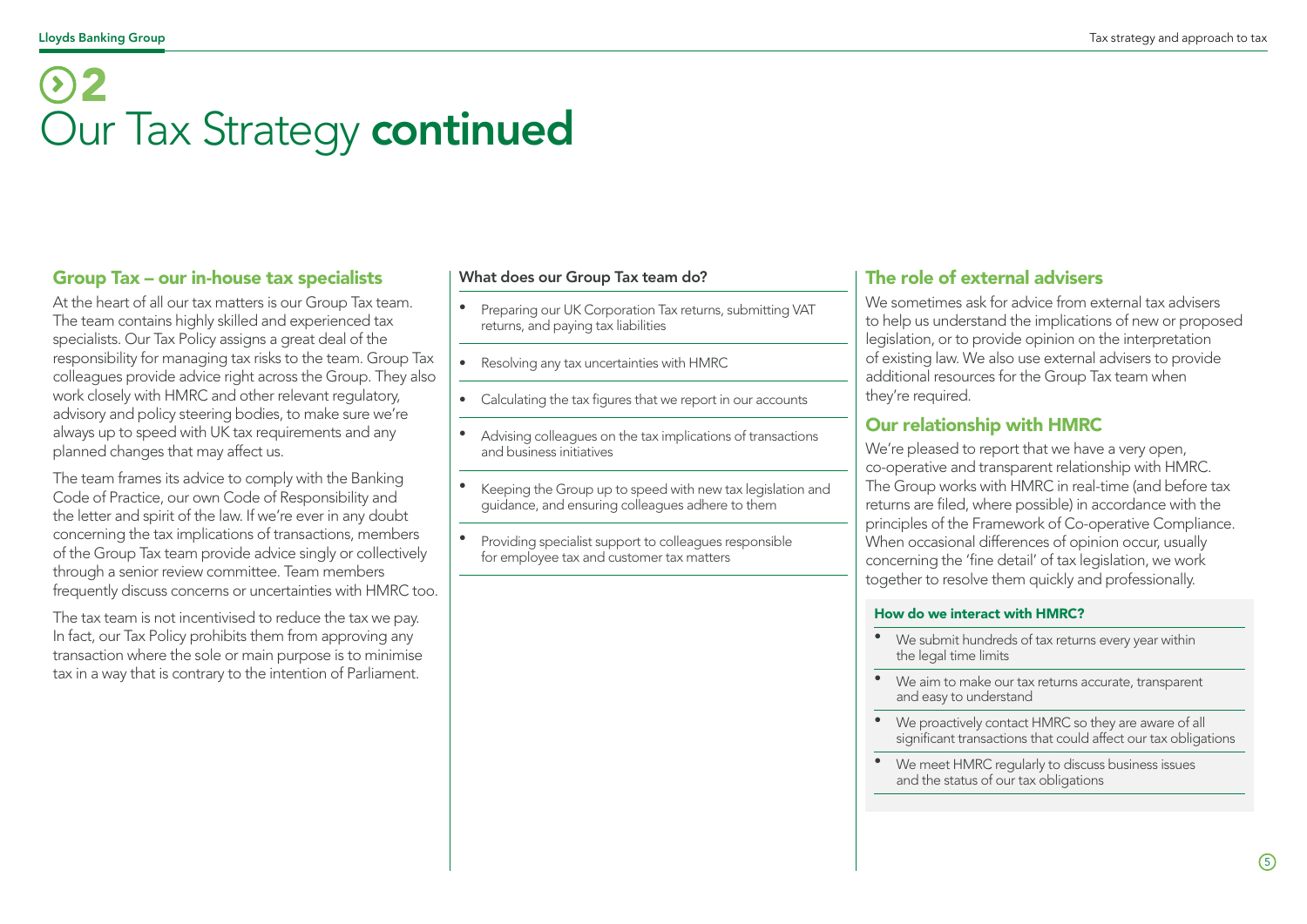# 2 Our Tax Strategy continued

### Good governance and our approach to tax

As a responsible business, we're committed to strong and transparent governance in all aspects of our operations, from Board to branch – and that includes tax.

### How do we ensure good governance?

**Our Tax Policy** sets out what needs to happen to make sure we manage tax risks in line with our overall risk appetite and legal obligations.

**O** The Tax Policy is part of the Group's Risk Management Framework.

 $1$  03

Our Group Risk Management Framework requires all of our businesses to certify that they've complied with our Tax Policy and to identify any failures to do so.

Any failures that have a material impact are 'escalated' by our Divisional Risk teams to our Group Risk Committee, which discusses them and advises on appropriate action.

# 2

Our Code of Responsibility also makes clear what we expect from colleagues regarding our tax-related activities.

4 Board Supervision Our Group Chief Financial Officer (CFO) is responsible to the Board for managing our tax position.

Our Group Tax Director reports to the CFO

- **O** The CFO raises any significant tax issues with the Board and with the Group Executive Committee (GEC)
- **The Group Tax Director also regularly updates both** Board and GEC about tax matters
- The Group's 'Tax strategy and Approach to tax' has been reviewed and noted by the Audit Committee.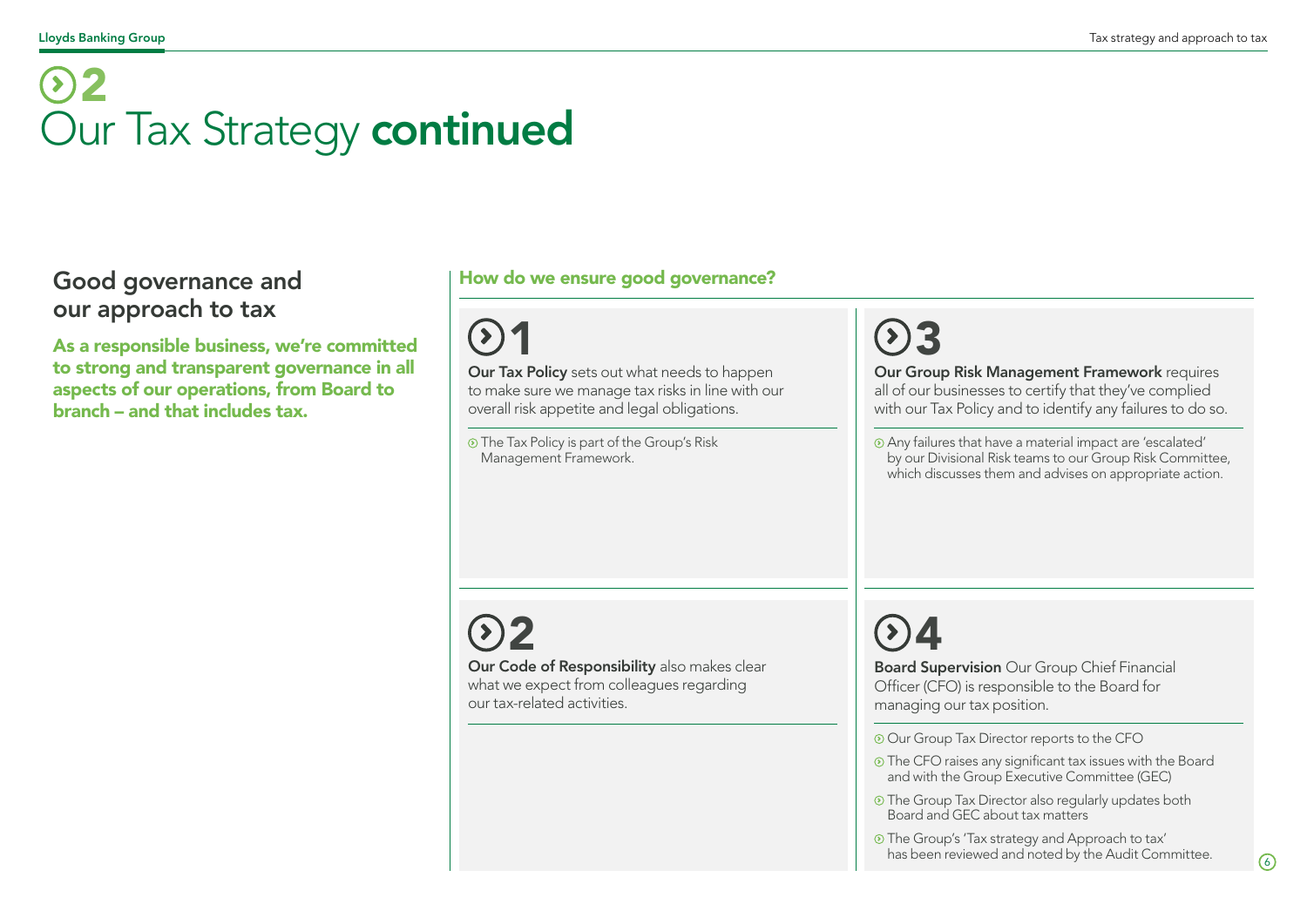#### <span id="page-7-0"></span>Lloyds Banking Group Tax strategy and approach to tax

# How we're taxed and how much tax we pay 3

As a bank with the purpose to help Britain prosper, and with 97% of our business subject to tax in the UK, we're proud to be one of the largest contributors to domestic tax revenues.

This section sets out the amounts of the different taxes we pay. The table on the right highlights the taxes we paid in the years 2014 to 2017. The data reported here forms part of the annual PWC Total Tax Contribution Survey for the 100 Group to which we contribute our tax data. The survey is independent and widely referenced by corporate reporters and commentators.

The 100 Group is made up of members of the FTSE 100 (which collectively account for 90% of its market capitalisation) along with a number of large private companies.

UK tax contribution 2017



What taxes do we pay? There's a quick summary of the different taxes we paid the state of the state of the state of the state of the different taxes we paid the state of the state of the state of the state of the state of in 2017.

#### UK Corporation Tax

We pay UK Corporation Tax on our profits in the UK and also on profits from overseas branches of our UK companies.

97% of our Group profits (£5.1bn in 2017) are subject to tax in the UK. 3% (£154m in 2017) are taxed solely outside the UK.

You can read more about this on page 13.

Our UK taxable profits are actually higher than our accounting profits. This is because some of the costs deducted from our accounting profits such as those related to redressing PPI are not deductible as costs for tax purposes.

#### Our total tax contribution (2014 to 2017)

|             | 2014<br>bn | 2015<br>bn | 2016<br>bn | 2017<br>bn |
|-------------|------------|------------|------------|------------|
| Tax paid    | f1.7       | f1.8       | f2.3       | £2.5       |
| UK position | 2nd        | 1st        | 1st        |            |

#### Our total tax breakdown (2014 to 2017)

|                                        | 2014<br>£m  | 2015<br>£m | 2016<br>fm | 2017<br>£m                  |
|----------------------------------------|-------------|------------|------------|-----------------------------|
| <b>UK Corporation Tax</b>              |             | £165       | £676       | £810                        |
| <b>UK Corporation</b><br>Tax surcharge |             |            | £118       | £197                        |
| <b>Bank Levy</b>                       | f223        | £258       | £253       | £235                        |
| Irrecoverable VAT                      | £889        | f827       | f710       | £673                        |
| Employer's NIC                         | £375        | £375       | £375       | £379                        |
| Business rates, stamp<br>duties etc.   | <b>£200</b> | f200       | £163       | £190                        |
|                                        | £1.687      |            |            | £1,825 £2,295 <b>£2,484</b> |

#### Total tax contribution (2017)



 $\Omega$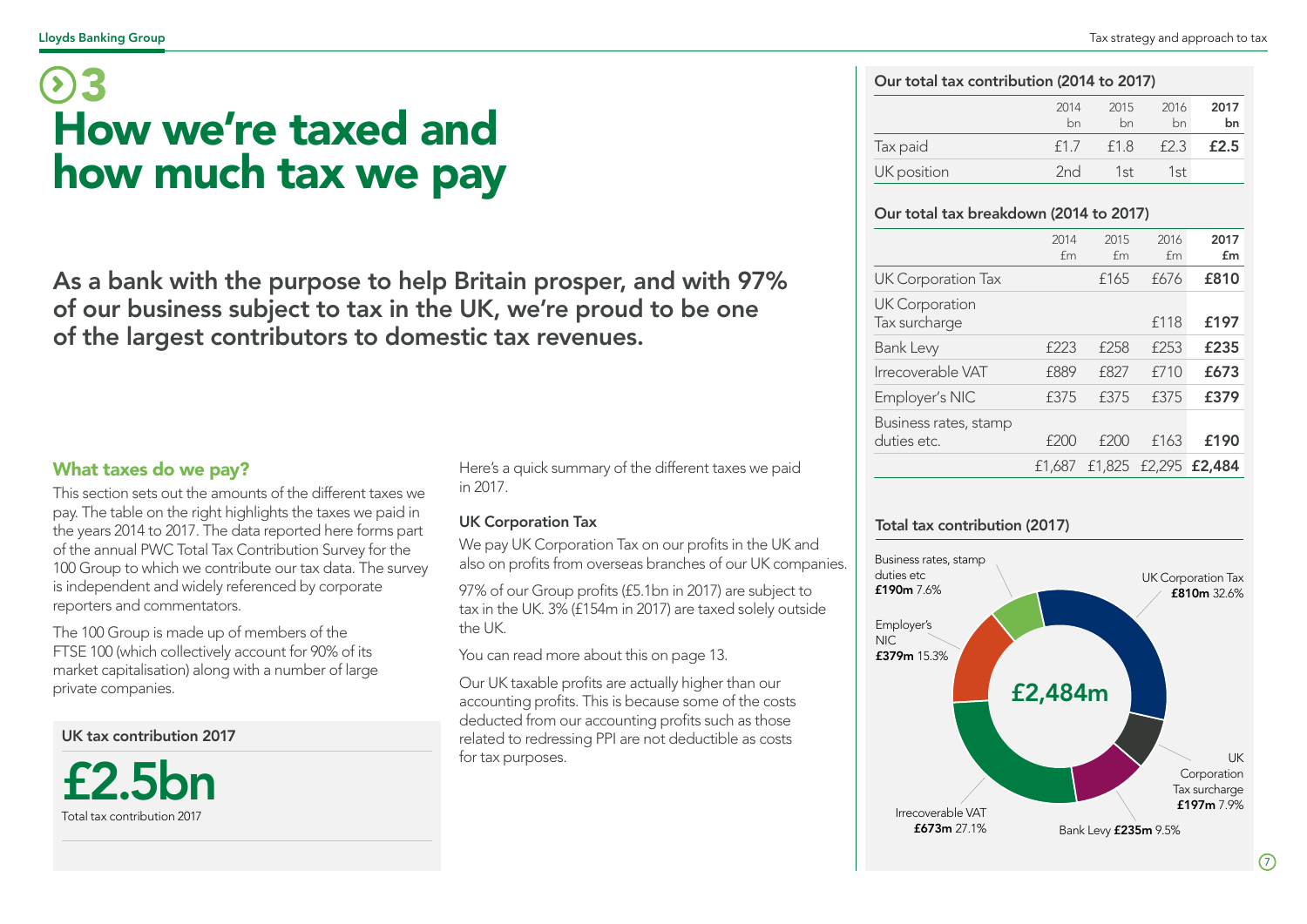# 3 How we're taxed and how much tax we pay continued

The total UK Corporation Tax we pay has increased in the past few years due to changes made to UK tax rules which have limited the amount of losses from earlier years that banks can offset against profits. As of 1 April 2016, this offset is restricted to 25% of profits, annually.

£810m In 2017, we paid £810m in UK Corporation Tax

#### Bank levy

Banks pay a levy to the UK Government based on the value of the liabilities in their consolidated balance sheet. The levy rate in 2017 was 0.17% on short-term liabilities and 0.085% on long-term liabilities.

#### Bank surcharge

From 1 January 2016, all UK banks pay an 8% surcharge on their UK taxable profits.

£235m In 2017, we paid bank levy of £235m

£197m In 2017, we paid bank surcharge of £197m

#### Irrecoverable VAT

Like most businesses, we pay VAT on the goods and services we buy from suppliers. Many companies can recover the VAT they pay by offsetting it against the VAT they charge to customers on their own goods and services. Almost all of the products and services we provide are free from VAT, so we can't recover it in this way.

#### Employer's National Insurance Contributions

We employ 67,905 employees in the UK and pay Employer's National Insurance contributions in respect of them.

£673m

£379m

In 2017, we paid irrecoverable VAT of £673m

In 2017, we paid Employer's NICs totalling £379m

#### Business rates, stamp duty and other taxes

We pay business rates to local authorities across Britain. We also pay stamp duties on any transactions relating to land and shares.

£122m In 2017, we paid £122m in business rates

# £68m

In 2017, we paid £68m in stamp duty and various other taxes

### We don't just pay taxes – we collect them too

In addition to the taxes we pay, we also collect taxes for the UK Government. These include the PAYE income tax and National Insurance contributions that our employees pay, the Insurance Premium Tax on general insurance products purchased by customers, and income tax deducted on some investment and savings products purchased by customers.



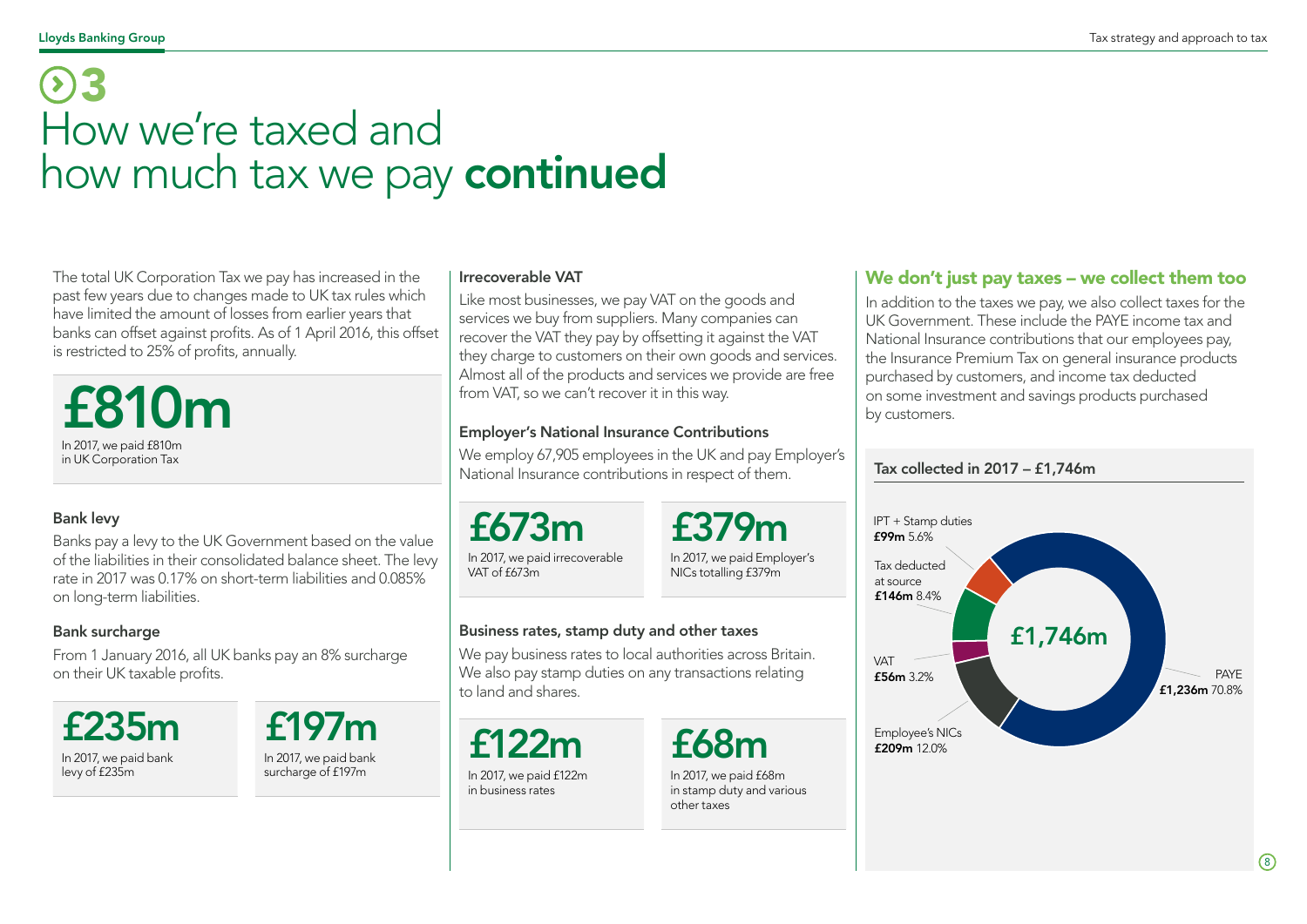# <span id="page-9-0"></span>4 Tax in Our Financial Statements

### Tax Expense

We publish information about the Group's tax expense each year in our Financial Statements. The corporation tax rate applicable to profits of UK companies in 2017 was 19.25%, but our tax expense for 2017 was the equivalent of a tax rate of 32.8%. In this section we talk about the things that move our tax expense away from the standard rate of corporation tax.

#### Rate Reconciliation

In note 13 of the Financial Statements section of our 2017 Annual Report and Accounts is a reconciliation of the tax expense for the year compared to the expense we would suffer if we just paid tax of 19.25% of accounting profit:

| <b>Actual tax expense</b>             | 1,728 | 32.8%     |
|---------------------------------------|-------|-----------|
| Joint-venture tax costs               | 1     | $0.0\%$   |
| Overseas taxes                        | 15    | 0.3%      |
| True-up of prior year tax returns     | (85)  | $(1.6\%)$ |
| Tax free income                       | (72)  | $(1.4\%)$ |
| Tax free gains                        | (128) | $(2.4\%)$ |
| Policyholder tax                      | 66    | 1.3%      |
| Other costs added-back for tax        | 59    | 1.1%      |
| Bank levy add-back for tax            | 44    | 0.8%      |
| Conduct/PPI compensation tax cost     | 352   | 6.7%      |
| Deferred tax cost of tax rate changes | 9     | 0.2%      |
| Banking profits surcharge             | 452   | 8.6%      |
| Expected tax expense at UK tax rate   | 1,015 | 19.2%     |
| Accounting profit before tax          | 5,275 |           |
|                                       | f'm   | $\%$      |

#### Banking profits surcharge

UK banks pay an additional 8% tax on top of the ordinary UK tax rate, which means they pay tax at 27.25% of banking profits each year.

#### Deferred tax cost of tax rate changes

Deferred tax assets and liabilities are revalued each year based on the tax rates that will apply in the future when the tax is paid or the tax relief is given. The tax rate will reduce to 17% in 2020, and as a result in 2017 we reduced the amount of future tax benefits we expect to receive by £9m.

#### Conduct/PPI compensation tax cost

The costs of compensation payments made to customers as a result of the Payment Protection Insurance mis-selling and similar matters of misconduct are not allowed to reduce the profits of the Group subject to tax. This means we add the cost back to accounting profits and tax the increased profit number.

#### Bank levy add-back for tax

The bank levy is not allowed to reduce the profits of the Group subject to tax. In 2017, the bank levy expense included in accounting profit was £231m.

#### Other costs added-back for tax

Tax laws say that companies cannot reduce their profits for tax purposes for many of the costs that companies spend while going about business. This includes such things as legal fees on investment activity, customer entertaining and expenses on some projects.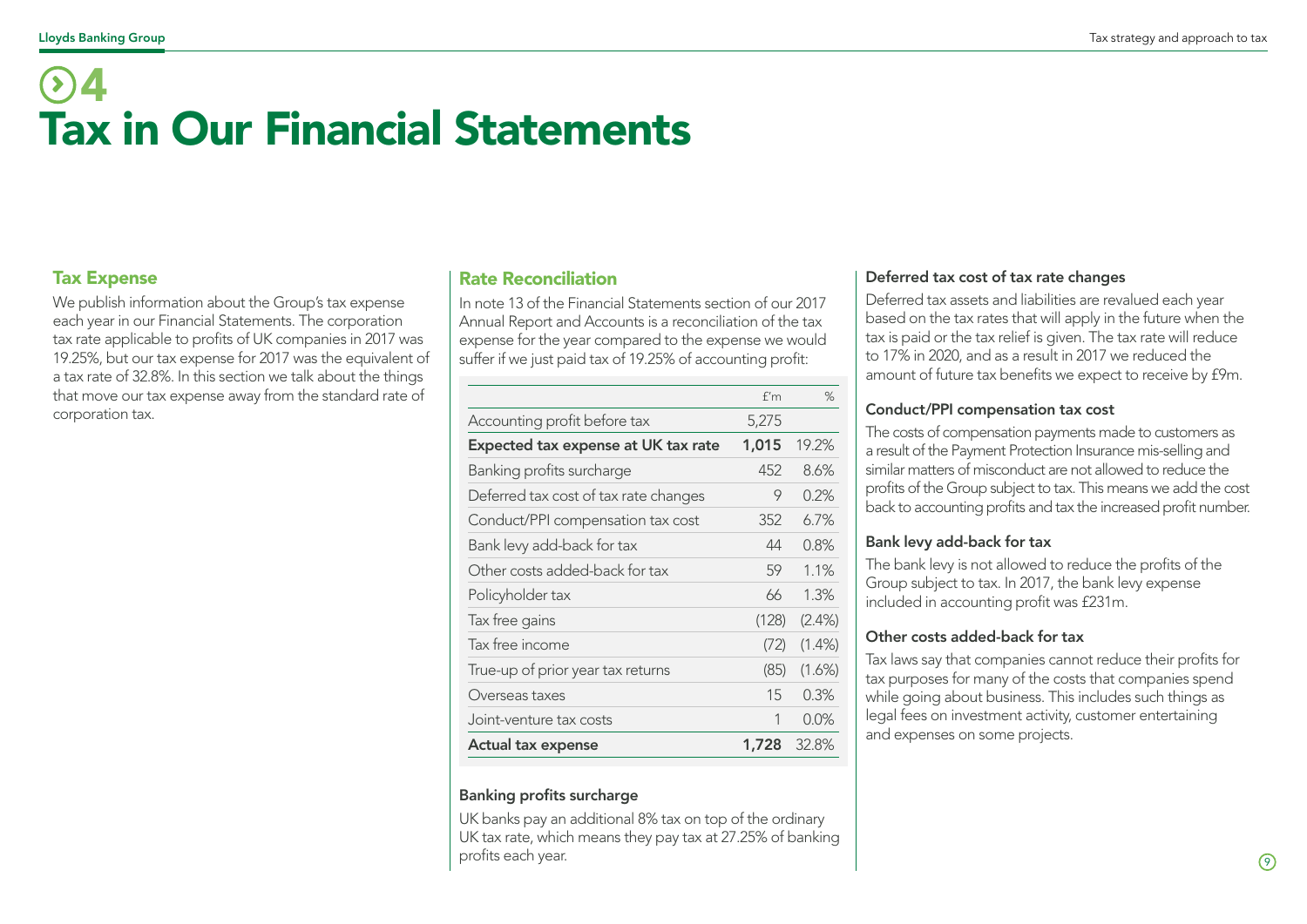# 4 Tax in Our Financial Statements continued

#### Policyholder tax

Policyholder tax is additional tax payable by our life insurance business relating to policyholders' investment returns. It includes the tax on profits made by open-ended investment companies in which policyholder funds are invested, and which are consolidated in our results.

#### Tax free gains and income

Dividend income received by UK companies is tax free. In addition, capital gains on major investments in trading companies are not taxable (if they meet the requirements of the 'substantial shareholding exemption' rules).

#### True-up of prior year tax returns

Tax law is complicated. As a result, the tax expense included in the Financial Statements is an estimate of the final liability that will be payable when the tax returns are agreed by HMRC or the tax authorities in the countries in which we do business.

In 2017, we recognised that prior year estimates of final tax return liabilities were too high by £85m. This included £42m resulting from finalisation of our review of conduct provisions charged in prior years.

#### Overseas taxes

The Group operates in a small number of countries outside the UK and pays tax on the profits it makes there. In 2017, the charge for overseas tax paid is a mix of high tax rates in the US, low tax rates in the Channel Islands, plus our estimated additional UK tax charge on profits that have been taxed at rates below those of the UK.

#### Joint-Venture tax costs

Profits after tax of joint ventures are shown within Group profit before tax in the Financial Statements. This accounting presentation results in a small reconciling difference each year.

£2.3bn At 31 December 2017, the Group had a net deferred tax asset of £2.3bn.

### Deferred Tax

Tax expense in our Financial Statements is made up of two elements: current tax and deferred tax.

#### Current tax

Current tax is an estimate of the cash tax to be paid in respect of the profits and losses that the Group has made in the year, plus any true-ups to the cash tax payable when tax returns are agreed with tax authorities.

#### Deferred tax

Deferred tax is an accounting requirement that recognises the future tax consequences of tax laws expected to apply when assets and liabilities in the balance sheet are realised as income or paid as an expense.

For example, say the Group has an asset that it bought for £100m, and it decides that it is going to sell that asset. If the market value of the asset is now £150m, the Group will recognise the tax cost now that will arise on the gain when it sells the asset in future. The tax cost is accrued as deferred tax in the period when the Group decides to sell the asset.

When the asset is sold, the Group will accrue for the cash tax cost payable on the gain, and the deferred tax liability will be released.

If the asset is not sold before the date of the next Financial Statements, the gain is recalculated at current market value, and the deferred tax liability recalculated on the basis of the new gain.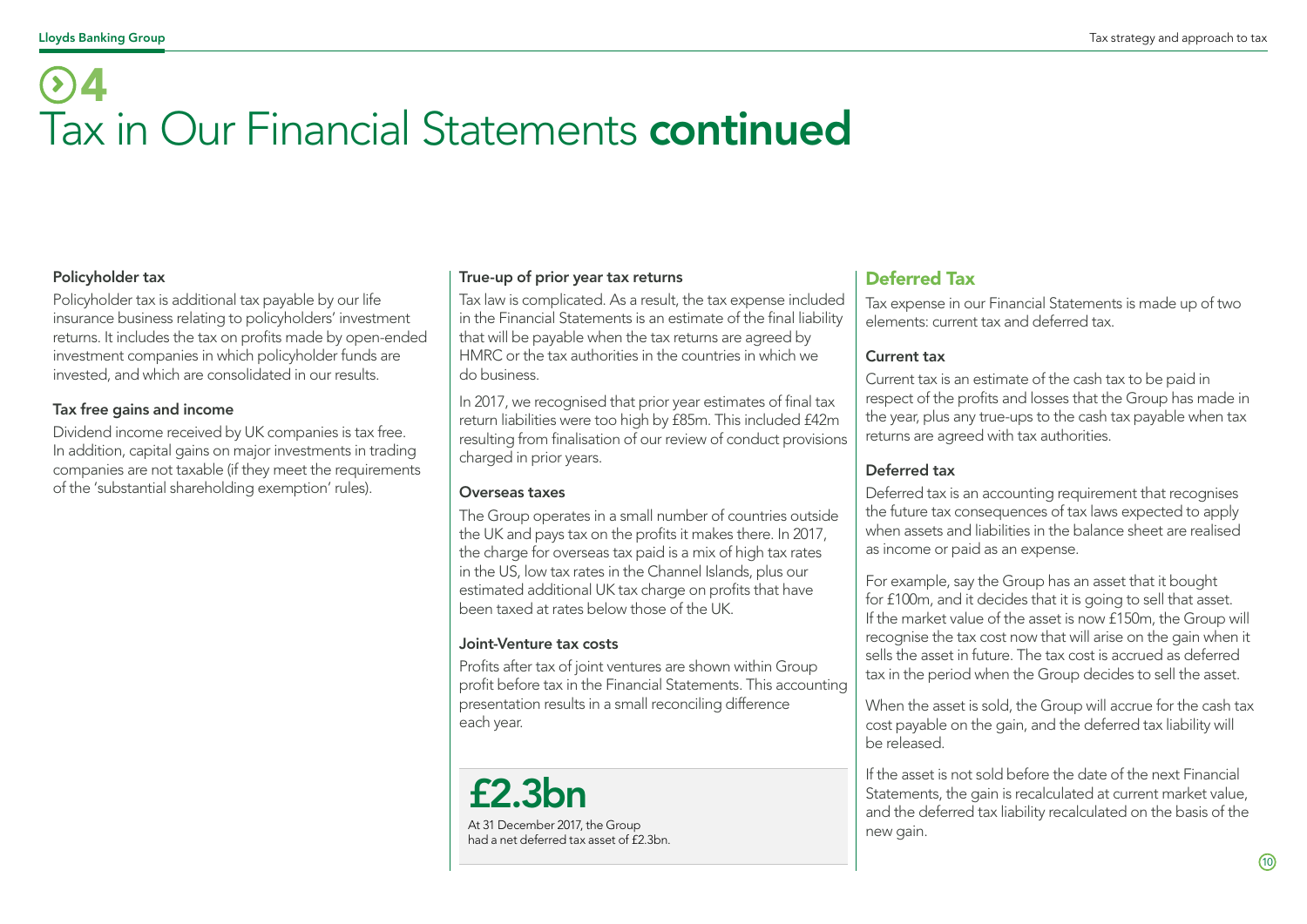# 4 Tax in Our Financial Statements continued

### Deferred Tax Assets in 2017

#### Trading tax losses: £4,034m

UK companies that make losses for tax purposes are allowed to carry those losses forward to set against taxable profits of future periods. Our banking businesses made significant losses in the financial crisis, and we have recognised a deferred tax asset for the future tax benefits when we offset the losses against future profits.

Use of these losses is dependent on the Group making profits in the future, and we estimate that on the basis of the current tax laws we will use the assets by 2034 depending on performance. This is an area of significant accounting estimates and judgements, and we report on the use of these losses to the Audit Committee each year.

#### Capital allowances £743m

Companies get tax relief on the equipment they use to carry out their businesses. This relief is given by adding-back accounting depreciation on the equipment, and replacing it with a deduction for tax depreciation (which in the UK is called 'capital allowances'), calculation of which is governed by tax law.

The group has claimed fewer capital allowances than its accounting depreciation add-back so far, and expects to get net deductions worth £743m in future periods.

#### Share-based Payments £51m

Tax legislation gives relief to companies in respect of employee share awards when the shares are released to the employee. As a result, we recognise those expected future tax deductions in the balance sheet.

#### Provisions and other temporary differences £71m

Tax laws will often require companies to defer tax deductions on provisions it makes until cash is actually paid in the future.

### Deferred Tax Liabilities in 2017

#### Long-term assurance business £(799)m

Insurance accounting allows us to recognise an asset in respect of the future profits we might make over the lifetime of our products, and we record a deferred tax liability in respect of those future profits. In addition, we hold a liability for a tax basis change in 2013 that will unwind in future periods.

#### Fair value of acquired assets £(879)m

When a company buys another company the values of the acquired assets are restated to their 'fair value' in the balance sheet, but the tax value does not change. Deferred tax liabilities are recorded on the changes to fair value where there is no corresponding change to the tax value.

The majority of this deferred tax arose on the acquisition of the HBOS Group in 2009, but an additional £157m was recognised on the acquisition of MBNA in 2017.

#### Derivatives £(499)m

Derivatives are regularly revalued to their market value for accounting purposes. As a result, deferred tax is provided for the future tax we will pay when the income from the derivatives is recognised in accounting profit before tax.

#### Available for sale assets £(207)m

This liability reflects the future tax we expect to pay when we dispose of these assets held for sale.

#### Pensions £(91)m

UK companies recognise their employee pension liabilities at a value based on long-term actuarial forecasts, but only get tax relief when cash is paid into the pension funds. As a result, we recognise the future tax benefits we will receive when we pay cash to settle the pension liability in the balance sheet. Conversely, when pension schemes are in a net asset position, we recognise a deferred tax liability.

#### Other temporary differences £(140)m

Tax laws sometimes allow companies to defer tax liabilities until the profit is recognised in the income statement, or to spread tax payments over a number of years.

This heading includes £71m of tax cost deferred over 5 years on a 2016 change in tax law for assets held for sale, and £31m relating to historic net capital gains rolled-over into the tax value of replacement assets.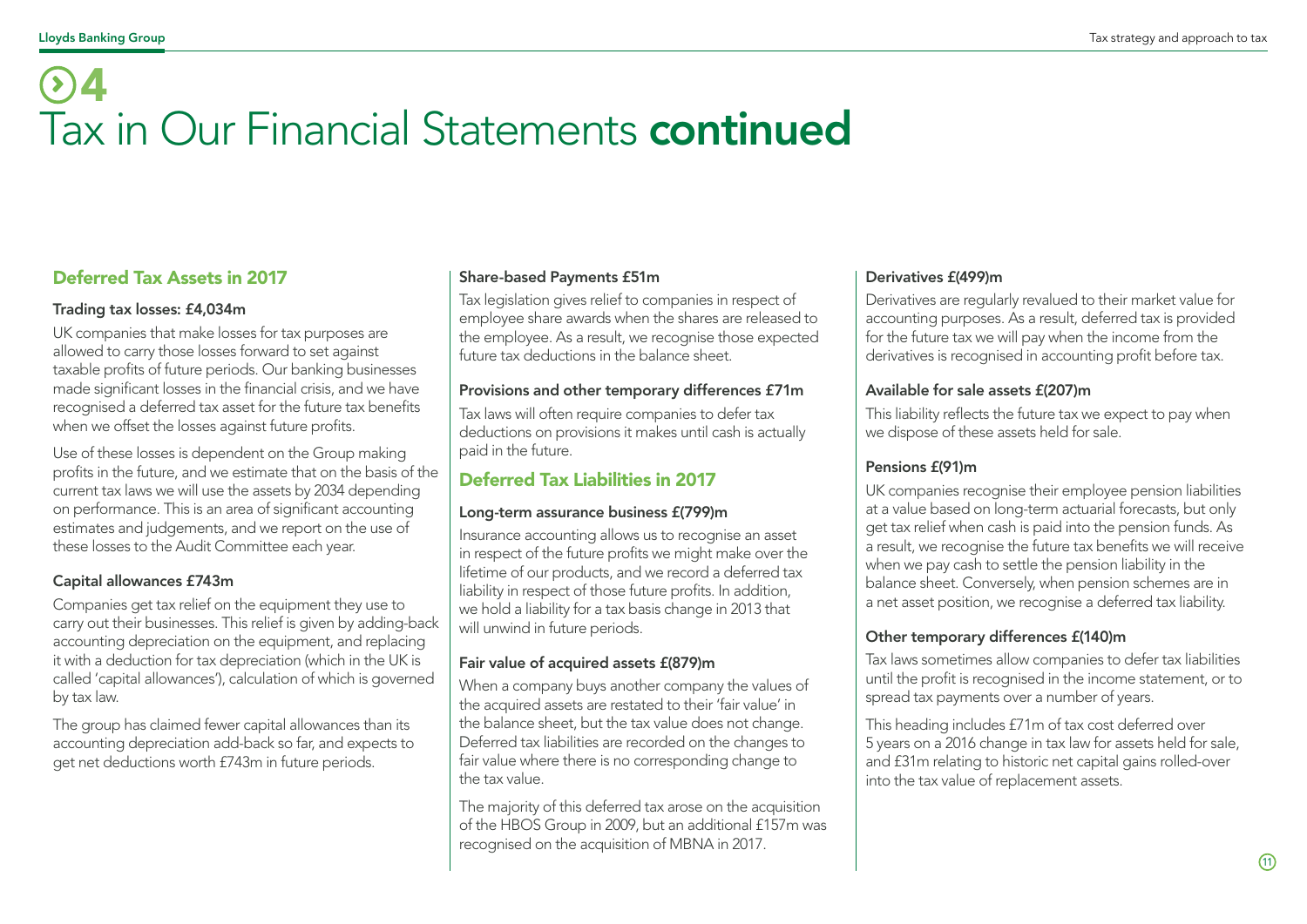# 4 Tax in Our Financial Statements continued

### Tax Expense vs Total Tax Contribution

As we have noted, tax expense in our Financial Statements is made up of two elements: current tax and deferred tax in relation to the year covered by the financial statements.

Deferred tax is an accounting entry made to recognise future cash tax effects. Only once the underlying asset or liability is realised will the tax be payable or recoverable as cash tax. To reconcile tax expense to the amount of profit taxes, we strip out any deferred tax expense and remove any prior-year true-ups.

The Group pays its profit taxes liability in quarterly instalments. Two estimated payments of corporation tax plus banking surcharge are made during the year, and two are made in the next year.

To those corporate profits taxes paid in 2017 we then add on cash tax costs included in accounting profit to get to our Total Tax Contribution for the year of £2,484m.

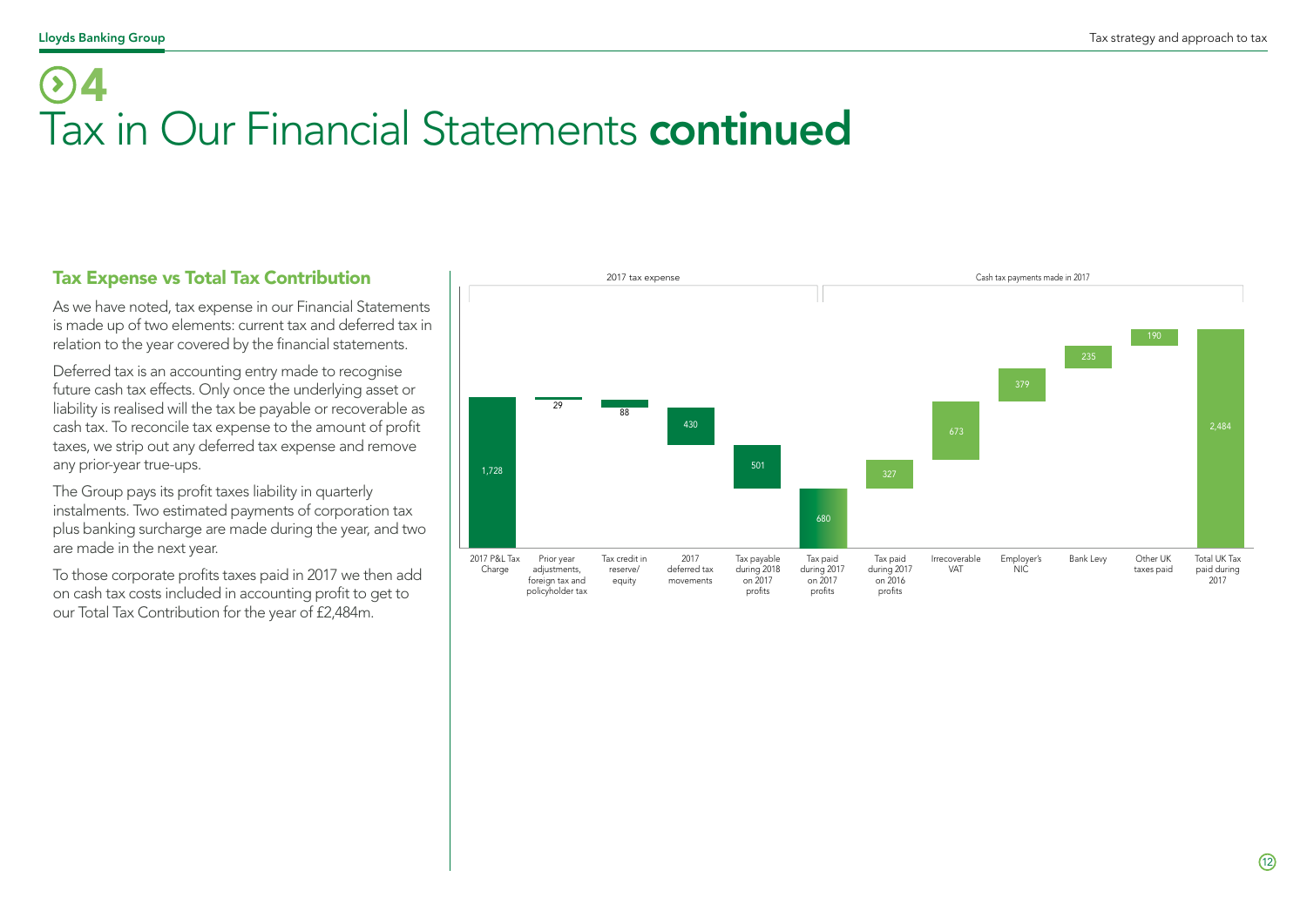# <span id="page-13-0"></span>Where we pay tax 5

### We understand why people in the UK want to know where we pay tax.

### 97% of our profits are subject to tax in the UK.

We're proud to be the UK's largest financial services Group, and both our corporate strategy and our Helping Britain Prosper Plan are squarely focused on the UK domestic market.

Since 2014, we have published details of our turnover, profits before tax, tax paid and headcount in each of the significant locations where we have a business presence in our **[Country by Country Report](https://www.lloydsbankinggroup.com/globalassets/documents/investors/2018/2017_lbg_crdiv_country_by_country_disclosures.pdf)** published under Capital Requirements Directive IV.

In 2017, 95% of our profits taxed in the UK came from UK companies.

A further 2% of our profits came from activity in our overseas branches of UK companies. These are taxed locally and are also subject to UK Corporation Tax.

In addition, the Controlled Foreign Companies rules mean that where Group profits arise in overseas companies based in a low tax regime, those profits can also be subject to UK Corporation Tax. We have very few such businesses.

In total, 97% of our profits were subject to tax in the UK.

The other 3% of profits (£154m out of £5.3bn) are taxed in our US subsidiaries (£37m Group profits), and in our retail businesses in the Channel Islands and the Isle of Man (£112m Group profits). Across these two markets, we have 11 branches and employ more than 1,000 colleagues.



#### Where Group profits are taxed\*



\* Includes profits of the overseas branches of UK companies which are taxed in the UK as profits of the UK company with credit given for any local taxes paid on those profits.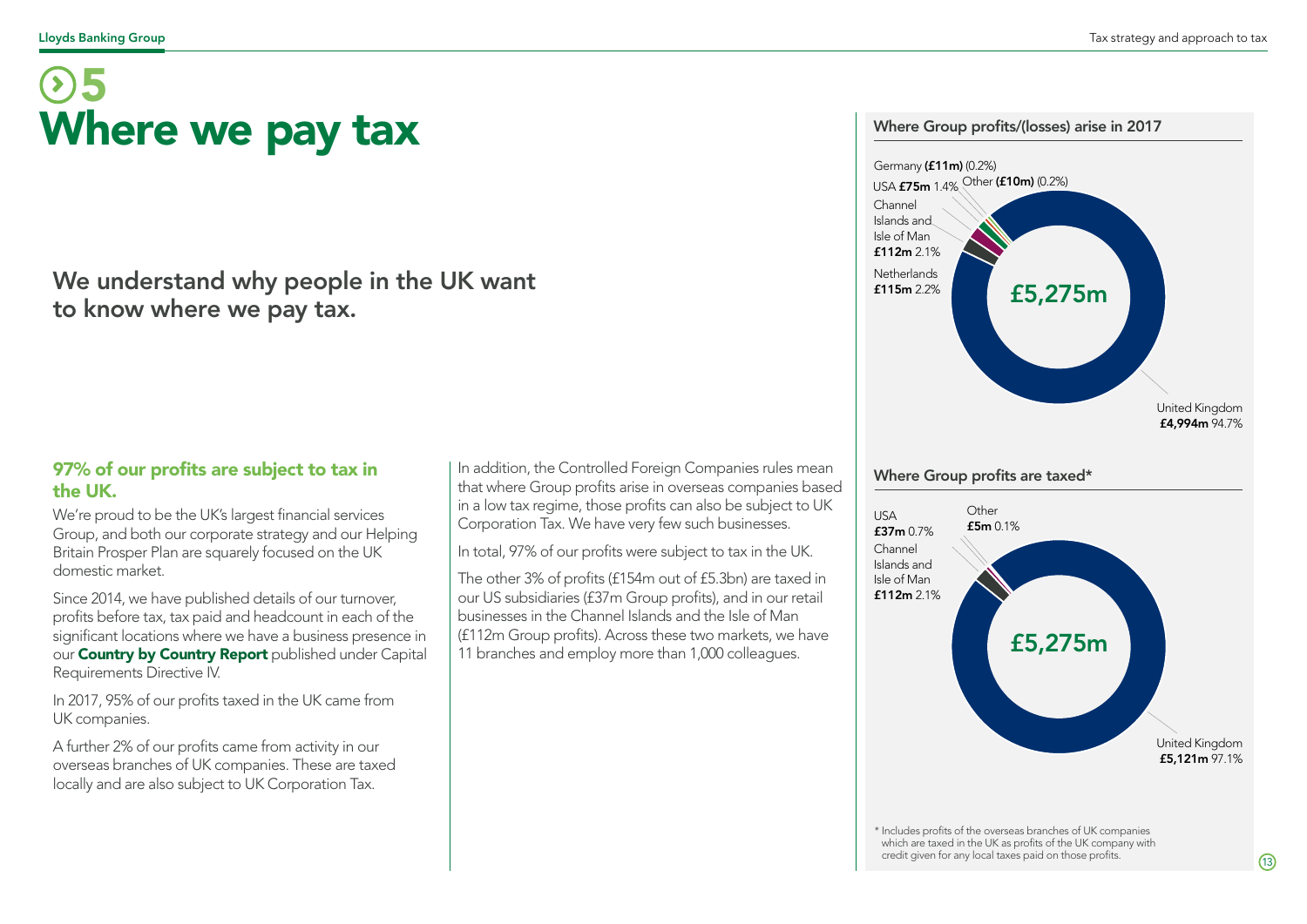#### Lloyds Banking Group Tax strategy and approach to tax

# 5 Where we pay  $tax -$  continued

#### Lloyds Banking Group – Year ended 31 December 2017

The strategic focus of Lloyds Banking Group plc and its controlled subsidiaries (the Group) is on its core UK business and its international presence has reduced significantly since 2010.

|                                 |                                                  |                                |              | Profit/(loss) |              |
|---------------------------------|--------------------------------------------------|--------------------------------|--------------|---------------|--------------|
|                                 |                                                  |                                | Revenues     | before tax    | Tax (paid)   |
| Country                         | Entity established in the country <sup>(1)</sup> | Description of activity        | $(fm)^{(2)}$ | (fm)          | $(fm)^{(3)}$ |
| <b>United Kingdom</b>           | Lloyds Bank plc                                  | Banking and financial services |              |               |              |
|                                 | Scottish Widows Limited                          | Life Assurance                 |              |               |              |
|                                 | HBOS plc                                         | Holding Company                |              |               |              |
|                                 | Bank of Scotland plc                             | Banking and financial services |              |               |              |
|                                 | Total:                                           |                                | 18,062       | 4,994         | (1,007)      |
| <b>USA</b>                      | Bank of Scotland plc - branch                    | Banking and financial services |              |               |              |
|                                 | Lloyds Bank plc - branch                         | Banking and financial services |              |               |              |
|                                 | Lloyds Securities Inc                            | Banking and financial services |              |               |              |
|                                 | Total:                                           |                                | 230          | 75            | (9)          |
| <b>Netherlands</b>              | Lloyds Bank plc - branch                         | Banking and financial services |              |               |              |
|                                 | Bank of Scotland plc - branch                    | Banking and financial services |              |               |              |
|                                 | Total:                                           |                                | 133          | 115           | (8)          |
| Channel Islands and Isle of Man | Lloyds Bank International Limited                | Banking and financial services |              |               |              |
|                                 | Total:                                           |                                | 177          | 112           | (3)          |
| Germany                         | Bank of Scotland plc - branch                    | Banking and financial services |              |               |              |
|                                 | Total:                                           |                                | 30           | (11)          | 0            |
| Other <sup>(4)</sup>            | Total:                                           |                                | 27           | (10)          | (1)          |
| Lloyds Banking Group Total:     |                                                  |                                | 18,659       | 5,275         | (1,028)      |

#### Basis of preparation

These disclosures have been prepared on the basis of the geographical location of the business unit booking the transaction. Overseas branches of UK companies are shown as separate business units for the purposes of this report. Income and expenses between business units in the same jurisdiction have been eliminated; transactions between business units in different geographical locations have not been eliminated. Dividend payments and other remittances of profits between business units are excluded.

#### **Notes**

#### (1) Entities

Principal entities only. A full list of the Group's subsidiaries and their location is included in the Group's Annual Report and Accounts. Where overseas activities are carried out through branches of UK companies these are separately analysed.

#### (2) Revenue

Reported revenues represent the Group's total statutory income net of insurance claims. This comprises interest income less interest expense, fees receivable less fees payable and other income offset by insurance claims.

#### (3) Corporation tax

The tax paid numbers disclosed are corporation tax only. They do not include the wider tax contribution to the UK Exchequer or other tax authorities.

#### Specific points to note

- 3.1 The Group is UK headquartered and is subject to UK tax in respect of overseas subsidiaries through the UK controlled foreign company rules. The UK's controlled foreign company rules subject the profit of companies in 'low tax' countries to UK tax where they do not satisfy certain exemptions.
- 3.2 Profits arising from overseas activities carried out through branches of UK entities are subject to UK Corporation Tax as part of the taxable profits of the UK entity.
- 3.3 The amount of tax paid reflected the fact that the Group had losses incurred in prior periods that were offset against current year profits. Following the enactment of the Finance Act 2015, there is a restriction in the UK on the amount of banks' profits that can be offset by certain carried forward losses for the purposes of calculating corporation tax liabilities. This has the effect of accelerating UK corporation tax payments made by the Group.

#### (4) Other

Other includes a number of countries which individually had revenues of less than £10m in 2017 and are immaterial in the context of the Group.